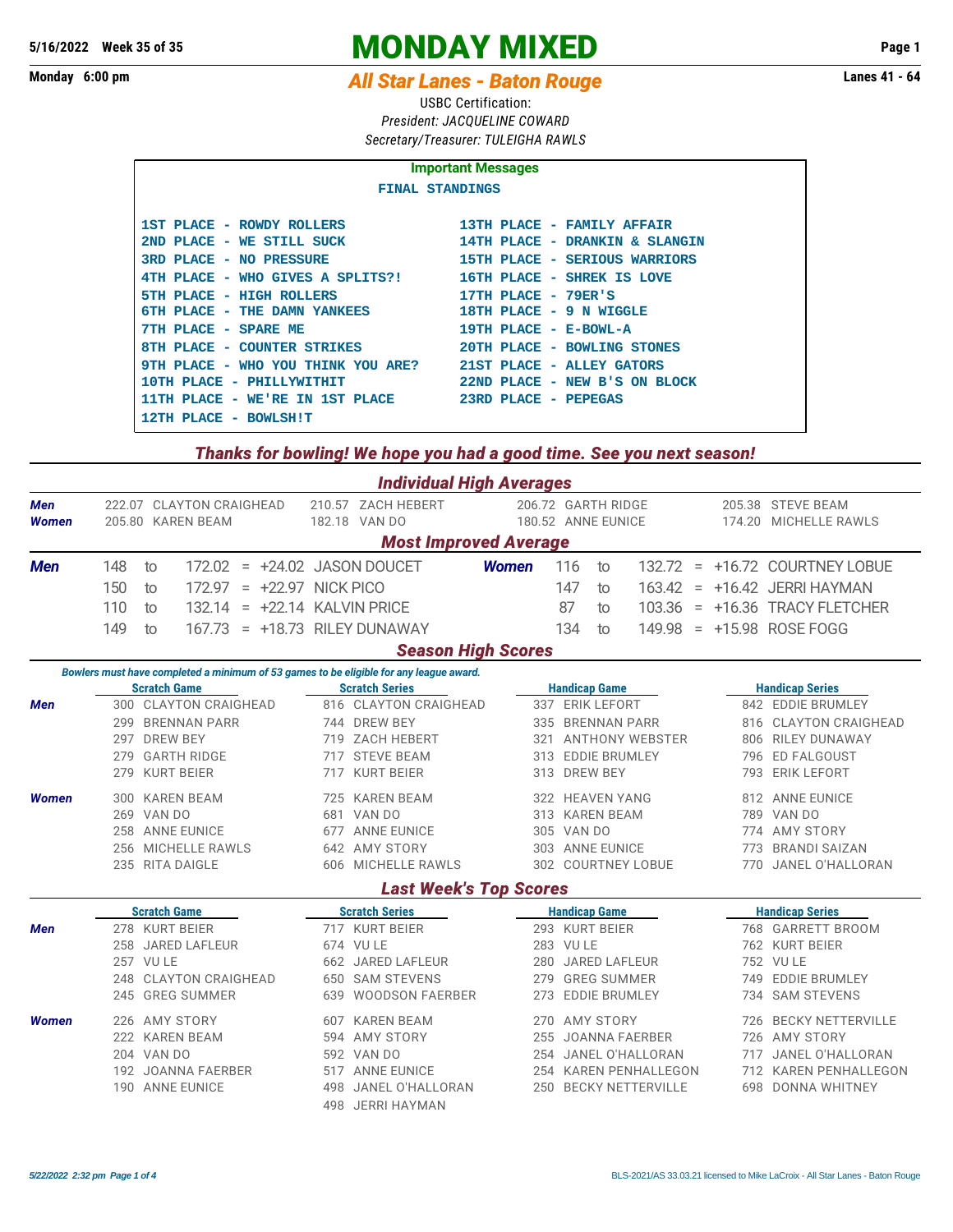**5/16/2022 Week 35 of 35 MONDAY MIXED Page 2**

| <b>Team Rosters</b>      |            |                                 |                 |     |                 |     |                     |                            |                     |                            |                                        |                                          |
|--------------------------|------------|---------------------------------|-----------------|-----|-----------------|-----|---------------------|----------------------------|---------------------|----------------------------|----------------------------------------|------------------------------------------|
| ID#                      | <b>Sex</b> | <b>Name</b>                     | <b>Avg HDCP</b> |     | <b>Pins Gms</b> |     | <b>High</b><br>Game | <b>High</b><br><b>Sers</b> | <b>HDCP</b><br>Game | <b>HDCP</b><br><b>Sers</b> | <b>Weekly Over Avg</b><br>Game Avg +/- | <b>Weekly Over Avg</b><br>Series Avg +/- |
| 1 - 9 N WIGGLE           |            |                                 |                 |     |                 |     |                     |                            |                     |                            |                                        |                                          |
| 1                        | M          | <b>NICK PICO</b>                | 172             | 43  | 18162           | 105 | 245                 | 603                        | 293                 | 753                        | $214 - 172 = 42$                       | $579 - 516 = 63$                         |
| $\overline{2}$           | M          | <b>JIM THIBODEAUX</b>           | 113             | 96  | 10580           | 93  | 177                 | 426                        | 250                 | 692                        | $126 - 113 = 13$                       | $322 - 339 = -17$                        |
| 3                        | W          | <b>JAMIE MARCHIAFAVA</b>        | 142             | 70  | 10960           | 77  | 207                 | 533                        | 281                 | 755                        | $169 - 141 = 28$                       | $453 - 423 = 30$                         |
| $\overline{4}$           | W          | RITA DAIGLE                     | 153             | 60  | 13014           | 85  | 235                 | 579                        | 298                 | 768                        | $176 - 152 = 24$                       | $470 - 456 = 14$                         |
| 2 - 79ER'S               |            |                                 |                 |     |                 |     |                     |                            |                     |                            |                                        |                                          |
| 5                        | W          | <b>BECKY NETTERVILLE</b>        | 107             | 101 | 7117            | 66  | 157                 | 421                        | 261                 | 733                        | $148 - 106 = 42$                       | 420 - 318=102                            |
| 6                        | W          | PAULA HARGRAVE                  | 138             | 73  | 9965            | 72  | 188                 | 461                        | 261                 | 674                        | $148 - 138 = 10$                       | $398 - 414 = -16$                        |
| 7                        | M          | <b>JUSTIN CROFT</b>             | 171             | 44  | 15921           | 93  | 233                 | 594                        | 277                 | 732                        | $200 - 171 = 29$                       | $520 - 513 = 7$                          |
| 8                        | M          | <b>TONY OCHTERBECK</b>          | 197             | 20  | 20764           | 105 | 266                 | 688                        | 287                 | 748                        | 210 - 197=13                           | $580 - 591 = -11$                        |
| 126                      | M          | <b>TAMMY SCOTT</b>              | 95              | 112 | 1718            | 18  | 132                 | 335                        | 247                 | 681                        |                                        |                                          |
|                          |            | <b>3 - NEW B'S ON THE BLOCK</b> |                 |     |                 |     |                     |                            |                     |                            |                                        |                                          |
| 9                        | W          | LECHELL SMITH                   | 101             | 107 | 10039           | 99  | 149                 | 375                        | 251                 | 666                        |                                        |                                          |
| 10                       | W          | <b>TRACY FLETCHER</b>           | 103             | 105 | 10439           | 101 | 163                 | 405                        | 270                 | 726                        |                                        |                                          |
| 125                      | W          | KIM BOGAN (L)                   | 91              | 116 | 5204            | 57  | 137                 | 363                        | 267                 | 751                        |                                        |                                          |
| 11                       | W          | <b>JENNIFER DAWSON</b>          | 125             | 85  | 10189           | 81  | 170                 | 487                        | 257                 | 748                        |                                        |                                          |
| 4 - E-BOWL-A             |            |                                 |                 |     |                 |     |                     |                            |                     |                            |                                        |                                          |
|                          |            |                                 |                 |     |                 |     |                     |                            |                     |                            |                                        |                                          |
| 13                       | W          | <b>MADDIE BUNCH</b>             | 104             | 104 | 7960            | 76  | 152                 | 367                        | 256                 | 697                        | $102 - 105 = -3$                       | $275 - 315 = -40$                        |
| 14                       | M          | NICK DENICOLA                   | 128             | 82  | 11152           | 87  | 177                 | 493                        | 258                 | 719                        | $127 - 128 = -1$                       | $346 - 384 = -38$                        |
| 15                       | M          | <b>TONY WILLIAMS</b>            | 184             | 32  | 18779           | 102 | 247                 | 627                        | 282                 | 732                        | $211 - 183 = 28$                       | $577 - 549 = 28$                         |
| 16                       | M          | <b>GARRETT BROOM</b>            | 170             | 45  | 12823           | 75  | 244                 | 633                        | 291                 | 768                        | 217 - 169=48                           | $633 - 507 = 126$                        |
|                          |            | <b>5 - ROWDY ROLLERS</b>        |                 |     |                 |     |                     |                            |                     |                            |                                        |                                          |
| 17                       | W          | JANEL O'HALLORAN                | 138             | 73  | 13339           | 96  | 211                 | 527                        | 292                 | 770                        | 181 - 138 = 43                         | 498 - 414 = 84                           |
| 18                       | M          | <b>JUSTIN STEWART</b>           | 179             | 36  | 11319           | 63  | 258                 | 644                        | 295                 | 755                        |                                        |                                          |
| 19                       | M          | <b>CHRIS CHENEY</b>             | 185             | 31  | 15566           | 84  | 244                 | 645                        | 277                 | 744                        | $226 - 184 = 42$                       | $610 - 552 = 58$                         |
| 20                       | M          | <b>KALEB FREEMAN</b>            | 181             | 35  | 18523           | 102 | 253                 | 632                        | 290                 | 751                        | $207 - 181 = 26$                       | $589 - 543 = 46$                         |
| 132                      | M          | <b>JAHKIER STEWART</b>          | 187             | 29  | 4494            | 24  | 249                 | 636                        | 296                 | 744                        |                                        |                                          |
| 109                      | W          | <b>OLIVIA MCNABB</b>            | 98              | 109 | 4145            | 42  | 135                 | 350                        | 258                 | 696                        | $130 - 98 = 32$                        | $320 - 294 = 26$                         |
|                          |            | 6 - WE'RE IN 1ST PLA            |                 |     |                 |     |                     |                            |                     |                            |                                        |                                          |
| 21                       | W          | <b>KAREN PENHALLEGON</b>        | 130             | 81  | 9815            | 75  | 173                 | 469                        | 258                 | 720                        | $173 - 129 = 44$                       | $469 - 387 = 82$                         |
| 22                       | W          | <b>DINA POULIN</b>              | 136             | 75  | 13142           | 96  | 180                 | 500                        | 252                 | 723                        | $145 - 137 = 8$                        | $385 - 411 = -26$                        |
| 23                       | M          | <b>JOHN POULIN</b>              | 176             | 39  | 18485           | 105 | 254                 | 616                        | 292                 | 751                        | $207 - 175 = 32$                       | $539 - 525 = 14$                         |
| 24                       | M          | <b>BRIAN POULIN</b>             | 183             | 33  | 19256           | 105 | 247                 | 652                        | 276                 | 745                        | $221 - 183 = 38$                       | $584 - 549 = 35$                         |
|                          |            | <b>7 - DRANKIN' AND SLA</b>     |                 |     |                 |     |                     |                            |                     |                            |                                        |                                          |
| 138                      | M          | <b>CHRISTIAN SMITH</b>          | 204             | 14  | 5510            | 27  | 243                 | 677                        | 262                 | 734                        | $224 - 203 = 21$                       | $632 - 609 = 23$                         |
| 25                       | W          | <b>GABRIELLE LEFORT</b>         | 123             | 87  | 4821            | 39  | 163                 | 403                        | 250                 | 664                        |                                        |                                          |
| 26                       | M          | <b>ANTHONY WEBSTER</b>          | 162             | 52  | 17090           | 105 | 265                 | 574                        | 321                 | 749                        | $164 - 163 = 1$                        | $440 - 489 = -49$                        |
| 27                       | M          | ERIK LEFORT                     | 145             | 67  | 14878           | 102 | 267                 | 583                        | 337                 | 793                        | 183 - 145=38                           | $496 - 435 = 61$                         |
| 28                       | M          | <b>ERIC BROWN</b>               | 175             | 40  | 18396           |     | 105 235             | 612                        | 274                 | 729                        | 196 - 175 = 21                         | $536 - 525 = 11$                         |
| <b>8 - WE STILL SUCK</b> |            |                                 |                 |     |                 |     |                     |                            |                     |                            |                                        |                                          |
| 29                       | M          | <b>COREY KIMBLE</b>             | 197             | 20  | 19589           | 99  | 268                 | 687                        | 286                 | 745                        | 211 - 197=14                           | $611 - 591 = 20$                         |
| 30                       | W          | <b>COURTNEY LOBUE</b>           | 132             | 79  | 13139           | 99  | 217                 | 485                        | 302                 | 731                        | $165 - 132 = 33$                       | 431 - 396 = 35                           |
| 31                       | M          | JOSEPH BECKMANN                 | 180             | 36  | 15667           | 87  | 266                 | 679                        | 301                 | 784                        | $170 - 181 = -11$                      | $460 - 543 = -83$                        |
| 32                       | M          | <b>STEPHEN KEITH</b>            | 187             | 29  | 19079           | 102 | 236                 | 636                        | 272                 | 744                        | $207 - 186 = 21$                       | $580 - 558 = 22$                         |
| <b>9 - NO PRESSURE</b>   |            |                                 |                 |     |                 |     |                     |                            |                     |                            |                                        |                                          |
|                          |            |                                 |                 |     |                 |     |                     |                            |                     |                            |                                        |                                          |
| 33                       | M          | <b>ANDY WELLS</b>               | 144             | 68  | 11278           | 78  | 200                 | 571                        | 272                 | 787                        | $184 - 143 = 41$                       | $510 - 429 = 81$                         |
| 34                       | M          | <b>KALVIN PRICE</b>             | 132             | 79  | 11496           | 87  | 203                 | 501                        | 290                 | 762                        | 164 - 132=32                           | $375 - 396 = -21$                        |
| 35                       | M          | <b>MAX SHANEYFELT</b>           | 121             | 89  | 12373           | 102 | 172                 | 432                        | 262                 | 702                        | $172 - 120 = 52$                       | 432 - 360 = 72                           |
| 36                       | M          | <b>GREG SUMMER</b>              | 183             | 33  | 17080           | 93  | 245                 | 631                        | 279                 | 748                        | $245 - 182 = 63$                       | $630 - 546 = 84$                         |
| 113                      | M          | <b>JEREMY FALAYO</b>            | 98              | 109 | 295             | 3   | 104                 | 295                        |                     |                            |                                        |                                          |
| 134                      | M          | <b>RUSTY SMITH</b>              | 129             | 81  | 2711            | 21  | 177                 | 420                        | 261                 | 690                        |                                        |                                          |
| 10 - PEPEGAS             |            |                                 |                 |     |                 |     |                     |                            |                     |                            |                                        |                                          |
| 118                      | M          | <b>CHARLES MOORE</b>            | 185             | 31  | 11158           | 60  | 255                 | 675                        | 262                 | 707                        | $163 - 188 = -25$                      | $411 - 564 = -153$                       |
| 38                       | M          | YEFFRY TABLADA                  | 154             | 59  | 12987           | 84  | 209                 | 549                        | 271                 | 732                        | 189 - 154=35                           | 474 - 462=12                             |
| 119                      | M          | <b>THOMAS ZABEN</b>             | 171             | 44  | 9576            | 56  | 245                 | 676                        | 280                 | 787                        | $135 - 173 = -38$                      | $380 - 519 = -139$                       |
| 40                       | M          | ALLEN LOCKE JR                  | 187             | 29  | 16084           | 86  | 266                 | 678                        | 300                 | 780                        | $159 - 188 = -29$                      | $446 - 564 = -118$                       |
| 37                       | W          | ROSE CHAMBERS                   | 159             | 54  | 8615            |     | 54 224              | 584                        | 271                 | 752                        |                                        |                                          |

*5/22/2022 2:32 pm Page 2 of 4* BLS-2021/AS 33.03.21 licensed to Mike LaCroix - All Star Lanes - Baton Rouge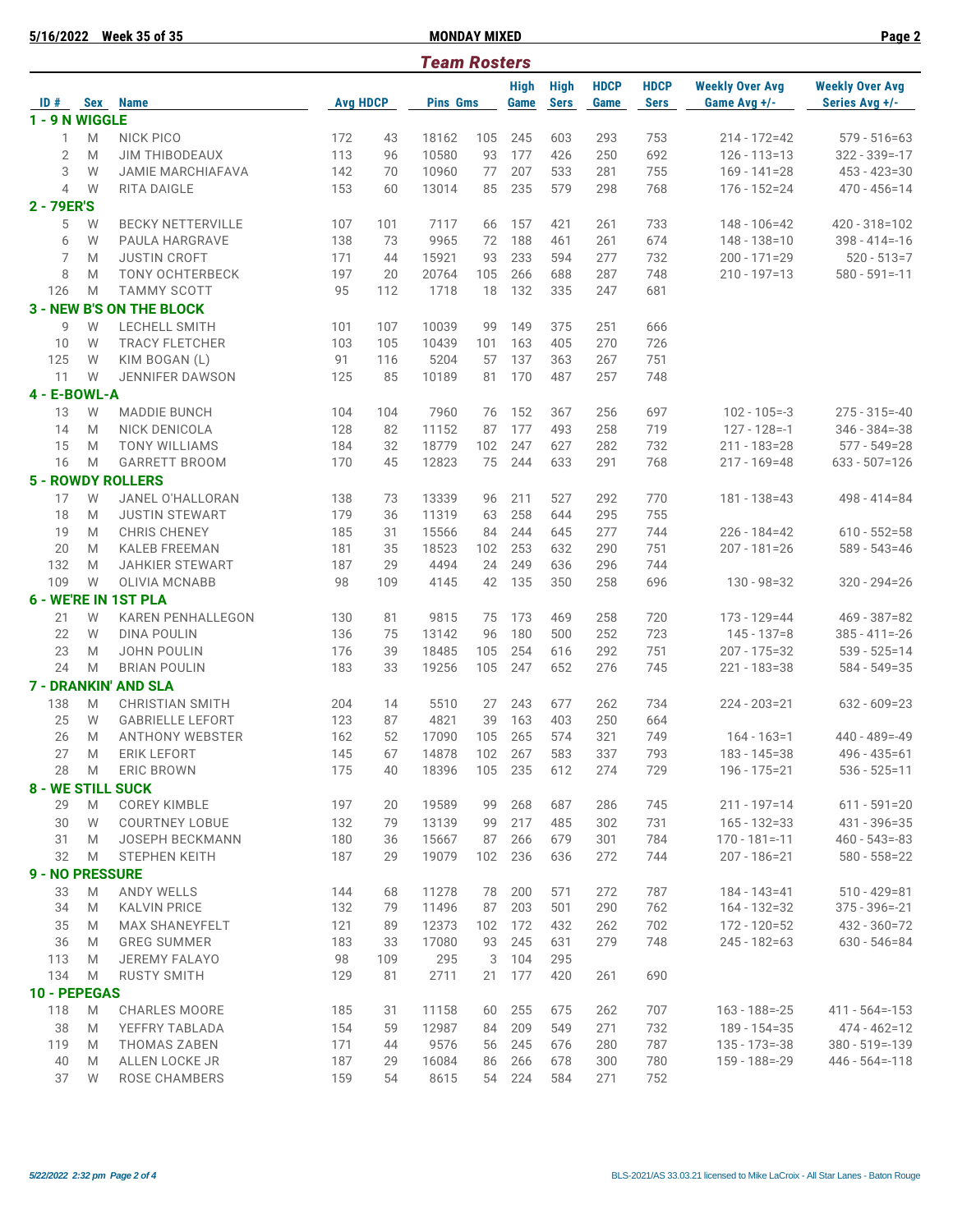|               |        | 5/16/2022 Week 35 of 35               |                 |             | <b>MONDAY MIXED</b> |           | Page 3              |                            |                     |                            |                                        |                                          |
|---------------|--------|---------------------------------------|-----------------|-------------|---------------------|-----------|---------------------|----------------------------|---------------------|----------------------------|----------------------------------------|------------------------------------------|
| ID#           |        | Sex Name                              | <b>Avg HDCP</b> |             | <b>Pins Gms</b>     |           | <b>High</b><br>Game | <b>High</b><br><b>Sers</b> | <b>HDCP</b><br>Game | <b>HDCP</b><br><b>Sers</b> | <b>Weekly Over Avg</b><br>Game Avg +/- | <b>Weekly Over Avg</b><br>Series Avg +/- |
|               |        | <b>11 - SERIOUS WARRIORS</b>          |                 |             |                     |           |                     |                            |                     |                            |                                        |                                          |
| 41            | M      | <b>GARY HAYDEL</b>                    | 168             | 46          | 12666               | 75        | 256                 | 619                        | 253                 | 688                        | $169 - 169 = 0$                        | $489 - 507 = -18$                        |
| 42            | M      | <b>JOHN SCHATZLE</b>                  | 161             | 53          | 16462               | 102       | 231                 | 589                        | 284                 | 751                        | $207 - 161 = 46$                       | $515 - 483 = 32$                         |
| 43            | M      | <b>SAM STEVENS</b>                    | 190             | 27          | 12544               | 66        | 246                 | 670                        | 271                 | 734                        | 241 - 188=53                           | $650 - 564 = 86$                         |
| 44            | M      | DONALD CAVALIER                       | 157             | 56          | 11312               | 72        | 217                 | 558                        | 266                 | 693                        |                                        |                                          |
| 128           | M      | ED FALGOUST                           | 184             | 32          | 9962                | 54        | 258                 | 676                        | 297                 | 796                        | $220 - 184 = 36$                       | $576 - 552 = 24$                         |
| 117           | M      | <b>BLAZE HERNADEZ</b>                 | 226             | $\mathbf 0$ | 5442                | 24        | 277                 | 758                        | 277                 | 758                        |                                        |                                          |
| 97            | M      | CADE SEPULVADO                        | 174             | 41          | 2089                | 12        | 258                 | 610                        | 308                 | 760                        |                                        |                                          |
|               |        | <b>12 - PHILLYWITHIT</b>              |                 |             |                     |           |                     |                            |                     |                            |                                        |                                          |
| 45            | W      | JACQUELINE COWARD                     | 140             | 72          | 14328               | 102       | 185                 | 474                        | 258                 | 690                        | $175 - 140 = 35$                       | $447 - 420 = 27$                         |
| 46            | W      | <b>MICHELLE RAWLS</b>                 | 174             | 41          | 17246               | 99        | 256                 | 606                        | 295                 | 738                        | $166 - 174 = -8$                       | $482 - 522 = -40$                        |
| 47            | W      | <b>BRANDI SAIZAN</b>                  | 141             | 71          | 12126               | 86        | 224                 | 536                        | 296                 | 773                        | $143 - 141 = 2$                        | $375 - 423 = -48$                        |
| 48            | M      | PHIL GODLEY                           | 201             | 17          | 13474               | 67        | 268                 | 705                        | 283                 | 747                        | $166 - 202 = -36$                      |                                          |
| 98            | W      | <b>TULEIGHA RAWLS</b>                 | bk158           | 55          | 928                 | 6         | 189                 | 494                        |                     |                            |                                        |                                          |
|               |        |                                       |                 |             |                     |           |                     |                            |                     |                            |                                        |                                          |
|               |        | 13 - WHO GIVES A SPLITS?!             |                 |             |                     |           |                     |                            |                     |                            |                                        |                                          |
| 49            | W      | <b>MONA BOUDREAUX</b><br>VAN DO       | 126<br>182      | 84          | 11808<br>18582      | 93<br>102 | 178<br>269          | 459                        | 263                 | 714<br>789                 | $161 - 126 = 35$<br>$204 - 181 = 23$   | $443 - 378 = 65$<br>$592 - 543 = 49$     |
| 50            | W      | <b>EDDIE BRUMLEY</b>                  |                 | 34          |                     |           |                     | 681                        | 305                 |                            |                                        |                                          |
| 51<br>52      | M<br>M | <b>DREW BEY</b>                       | 177<br>202      | 38          | 18137<br>19870      | 102<br>98 | 269<br>297          | 710<br>744                 | 313<br>313          | 842<br>792                 | $234 - 176 = 58$                       | $632 - 528 = 104$<br>$610 - 606 = 4$     |
| 14 - BOWLSH!T |        |                                       |                 | 16          |                     |           |                     |                            |                     |                            | $215 - 202 = 13$                       |                                          |
|               |        |                                       |                 |             |                     |           |                     |                            |                     |                            |                                        |                                          |
| 53            | W      | <b>AMY STORY</b>                      | 171             | 44          | 17015               | 99        | 232                 | 642                        | 277                 | 774                        | $226 - 171 = 55$                       | $594 - 513 = 81$                         |
| 54            | M      | <b>ANDREW LAFLEUR</b>                 | 183             | 33          | 15432               | 84        | 258                 | 648                        | 289                 | 741                        | $181 - 184 = -3$                       | $519 - 552 = -33$                        |
| 55            | M      | <b>JARED LAFLEUR</b>                  | 196             | 21          | 17116               | 87        | 264                 | 697                        | 288                 | 767                        | $258 - 195 = 63$                       | $662 - 585 = 77$                         |
| 110           | M      | <b>CLAYTON CRAIGHEAD</b>              | 222             | $\mathbf 0$ | 21097               | 95        | 300                 | 816                        | 300                 | 816                        | $248 - 222 = 26$                       | $635 - 666 = -31$                        |
|               |        | <b>15 - COUNTER STRIKES</b>           |                 |             |                     |           |                     |                            |                     |                            |                                        |                                          |
| 57            | W      | <b>ANNE EUNICE</b>                    | 180             | 36          | 18233               | 101       | 258                 | 677                        | 303                 | 812                        | $190 - 180 = 10$                       | $517 - 540 = -23$                        |
| 58            | M      | <b>MEL EUNICE</b>                     | 166             | 48          | 16934               | 102       | 254                 | 597                        | 306                 | 750                        | $172 - 166 = 6$                        | $489 - 498 = -9$                         |
| 59            | W      | <b>JERRI HAYMAN</b>                   | 163             | 51          | 15688               | 96        | 210                 | 537                        | 270                 | 702                        | $180 - 163 = 17$                       | $498 - 489 = 9$                          |
| 60            | M      | <b>GARTH RIDGE</b>                    | 206             | 12          | 19432               | 94        | 279                 | 713                        | 294                 | 758                        |                                        |                                          |
|               |        | <b>16 - ALLEY GATORS</b>              |                 |             |                     |           |                     |                            |                     |                            |                                        |                                          |
| 63            | W      | ROSE FOGG                             | 149             | 63          | 15298               | 102       | 203                 | 524                        | 269                 | 722                        | $168 - 150 = 18$                       | $442 - 450 = -8$                         |
| 64            | M      | <b>DOUG FOGG</b>                      | 168             | 46          | 17166               | 102       | 233                 | 589                        | 279                 | 727                        | $165 - 168 = -3$                       | $482 - 504 = -22$                        |
| 99            | M      | SHERIDAN SHUMPERT                     | 154             | 59          | 7428                | 48        | 210                 | 579                        | 262                 | 723                        | $162 - 155 = 7$                        | $441 - 465 = -24$                        |
| 100           | M      | <b>GUY ACKER</b>                      | 188             | 28          | 5089                | 27        | 269                 | 640                        | 296                 | 721                        | 231 - 188=43                           | $556 - 564 = -8$                         |
| 140           | M      | RODERICK CATHERS                      | bk159           | 54          | 1162                | 6         | 255                 | 622                        |                     |                            |                                        |                                          |
|               |        | 17 - SHREK IS LOVE, SHREK IS LIFE     |                 |             |                     |           |                     |                            |                     |                            |                                        |                                          |
| 65            | W      | <b>HEAVEN YANG</b>                    | 135             | 76          | 14258               | 105       | 232                 | 485                        | 322                 | 755                        | $134 - 136 = -2$                       | $369 - 408 = -39$                        |
| 66            | M      | JACOB LOFTON                          | 142             | 70          | 14520               | 102       | 191                 | 544                        | 261                 | 748                        | $186 - 141 = 45$                       | $476 - 423 = 53$                         |
| 67            | M      | <b>JASON KING</b>                     | 178             | 37          | 13528               | 76        | 240                 | 621                        | 292                 | 777                        | 159 - 179=-20                          | $444 - 537 = -93$                        |
| 68            | M      | RONNIE STEPHENS                       | 173             | 42          | 13547               | 78        | 257                 | 642                        | 299                 | 789                        | 197 - 173=24                           | $532 - 519 = 13$                         |
| 104           | W      | <b>KIMBER DYKES</b>                   | 110             | 99          | 1990                | 18        | 155                 | 377                        | 254                 | 674                        |                                        |                                          |
|               |        | <b>18 - WHO DO YOU THINK YOU ARE?</b> |                 |             |                     |           |                     |                            |                     |                            |                                        |                                          |
| 69            | M      | <b>VULE</b>                           | 192             | 25          | 20202               | 105       | 259                 | 690                        | 285                 | 771                        | $257 - 191 = 66$                       | $674 - 573 = 101$                        |
| 70            | W      | KIMBERLY SZUSZKA                      | 129             | 81          | 13470               | 104       | 197                 | 448                        | 279                 | 697                        | 152 - 128 = 24                         | $448 - 384 = 64$                         |
| 71            | M      | RILEY DUNAWAY                         | 167             | 47          | 16605               | 99        | 237                 | 632                        | 298                 | 806                        |                                        |                                          |
| 72            | M      | DANE DUNAWAY                          | 143             | 69          | 13615               | 95        | 215                 | 527                        | 271                 | 743                        | $197 - 142 = 55$                       | $472 - 426 = 46$                         |
|               |        | <b>19 - HIGH ROLLERS</b>              |                 |             |                     |           |                     |                            |                     |                            |                                        |                                          |
| 73            | M      | <b>WILSON DOUCET</b>                  | 174             | 41          | 16739               | 96        | 235                 | 649                        | 279                 | 781                        | $183 - 174 = 9$                        | $498 - 522 = -24$                        |
| 74            | W      | <b>JOANNA FAERBER</b>                 | 150             | 63          | 13524               | 90        | 198                 | 506                        | 260                 | 698                        | 192 - 149=43                           | $493 - 447 = 46$                         |
| 75            | M      | <b>WOODSON FAERBER</b>                | 200             | 18          | 20494               | 102       | 268                 | 701                        | 291                 | 764                        | $231 - 200 = 31$                       | $639 - 600 = 39$                         |
| 76            | M      | <b>ZACH HEBERT</b>                    | 210             | 9           | 20846               | 99        | 278                 | 719                        | 287                 | 750                        | $222 - 211 = 11$                       | $587 - 633 = -46$                        |
| 115           | M      | <b>LEROY PULLIAM</b>                  | 189             | 27          | 3410                | 18        | 268                 | 651                        | 292                 | 723                        |                                        |                                          |
|               |        | <b>20 - THE DAMN YANKEES</b>          |                 |             |                     |           |                     |                            |                     |                            |                                        |                                          |
| 80            | M      | <b>STEVE BEAM</b>                     | 205             | 13          | 16020               | 78        | 268                 | 717                        | 288                 | 777                        | $204 - 205 = -1$                       | $607 - 615 = -8$                         |
| 77            | W      | <b>DAWN GILESKI</b>                   | 133             | 78          | 14057               | 105       | 179                 | 469                        | 258                 | 706                        | $167 - 133 = 34$                       | 424 - 399 = 25                           |
| 78            | M      | <b>IAN GILESKI</b>                    | 189             | 27          | 19323               | 102       | 256                 | 694                        | 287                 | 784                        | $165 - 190 = -25$                      | $479 - 570 = -91$                        |
| 79            | W      | <b>KAREN BEAM</b>                     | 205             | 13          | 20992               | 102       | 300                 | 725                        | 313                 | 761                        | $222 - 205 = 17$                       | $607 - 615 = -8$                         |
| 101           | M      | CRAIG SANTANGELO                      | 211             | 8           | 5707                | 27        | 259                 | 675                        | 276                 | 728                        |                                        |                                          |